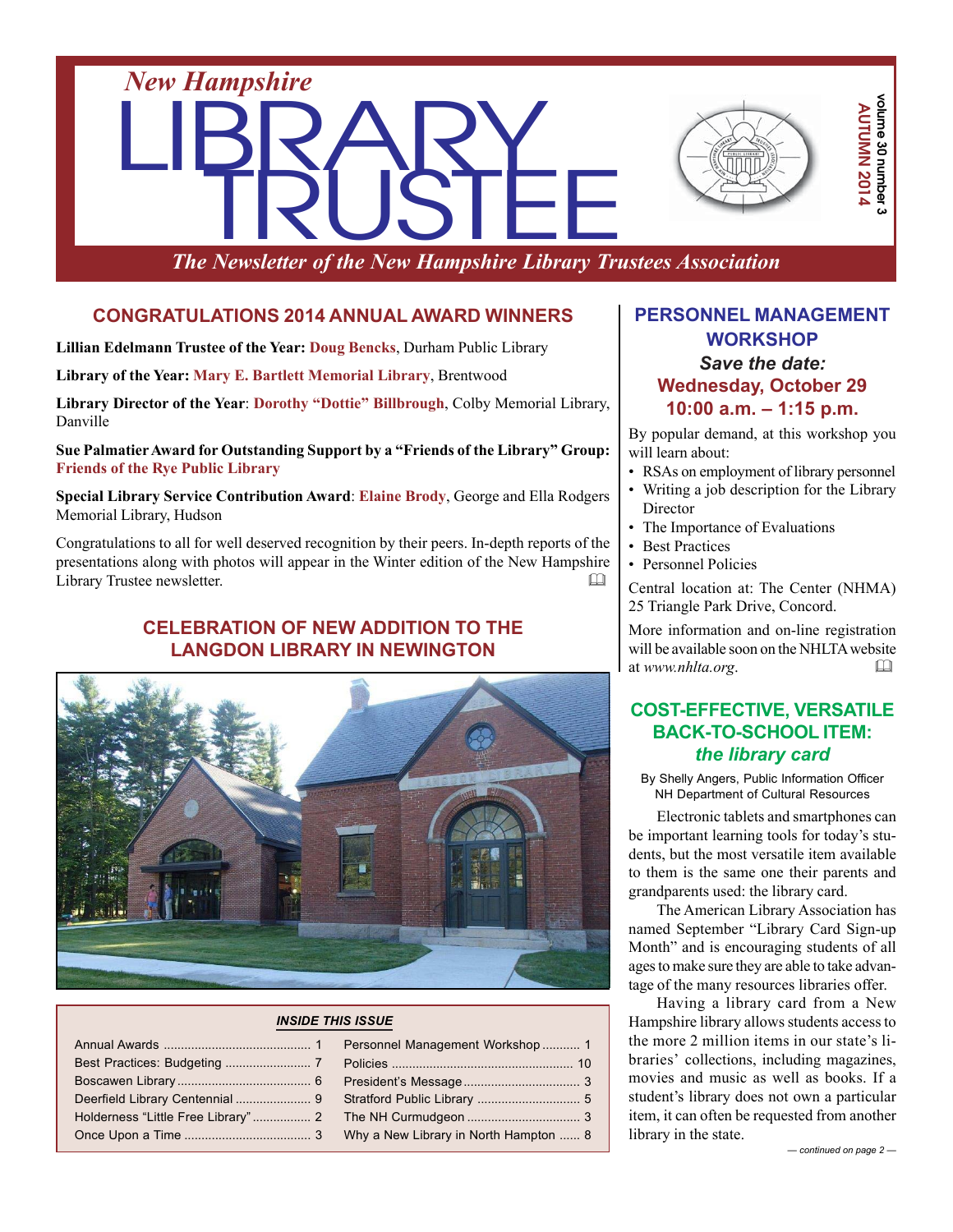### **Inside the Langdon Library New Addition** *A Comfortable Seat for Reading*



#### **The Library Card** continued from page 1

"While electronic devices offer internet access and study apps, they're not a substitute for the amazing amount of information that's available at New Hampshire's public libraries," said Michael York, New Hampshire state librarian. "For students, a library card is the single most cost-effective tool they can get to enhance their education."

The New Hampshire State Library promotes excellence in libraries and library services to all New Hampshire residents, by assisting libraries and the people of New Hampshire with rapid access to library and informational resources through the development and coordination of a statewide library/information system; by meeting the informational needs of New Hampshire's state, county and municipal governments and its libraries; and by serving as a resource for New Hampshire. For more information, visit *www.nh.gov/nhsl*. 

#### **HOLDERNESS "Little Free Library"**

Carol Snelling Trustee and NHLTA Director

The Holderness Free Library has joined other libraries in New Hampshire in establishing a "Little Free Library." It is located at the town beach. The library keeps it stocked with donations and surplus books. Beach-goers have made great use of this addition.

#### **What is a "Little Free Library?"**

It's a "take a book, return a book" gathering place where neighbors share their favorite literature and stories. In its most basic form, a "Little Free Library" is a box full of books where anyone may stop by and pick up a book (or two) and bring back another book to share. You can, too!

Check out the "Little Free Library" website at: *http://littlefreelibrary.org/* 



From Left: Library Director Jackie Heath and Children's Librarian Kelly Schwaner.

### **BOARD OF DIRECTORS**

**Edward Moran, President** Bedford • *e.moran@nhlta.org*

**Loring Webster, Vice-President** Brookline • *l.webster@nhlta.org*

**Carol Snelling, Secretary** Holderness • *c.snelling@nhlta.org*

**Mark Branoff, Treasurer** Windham • *m.branoff@nhlta.org*

**Adele Knight, Past President** Dublin • *a.knight@nhlta.org*

**Martin Davis** Claremont • *m.davis@nhlta.org*

**Susan Young Gaudiello** Barrington • *s.gaudiello@nhlta.org*

**David Hallenbeck** Amherst • *d.hallenbeck@nhlta.org*

**Constance Kirwin** Antrim • *c.kirwin@nhlta.org*

**Tina Larochelle** Boscawen • *t.larochelle@nhlta.org* **Karen Sheehan Lord** Manchester • *ks.lord@nhlta.org*

**Claire Martineau** North Stratford • *c.martineau@nhlta.org*

**Conrad Moses** East Kingston • *c.moses@nhlta.org*

**David Simpson, Jr** Peterborough • *d.simpson@nhlta.org*

**Lillian Edelmann**, *Emeritus Director* Bow • *l.edelmann@nhlta.org*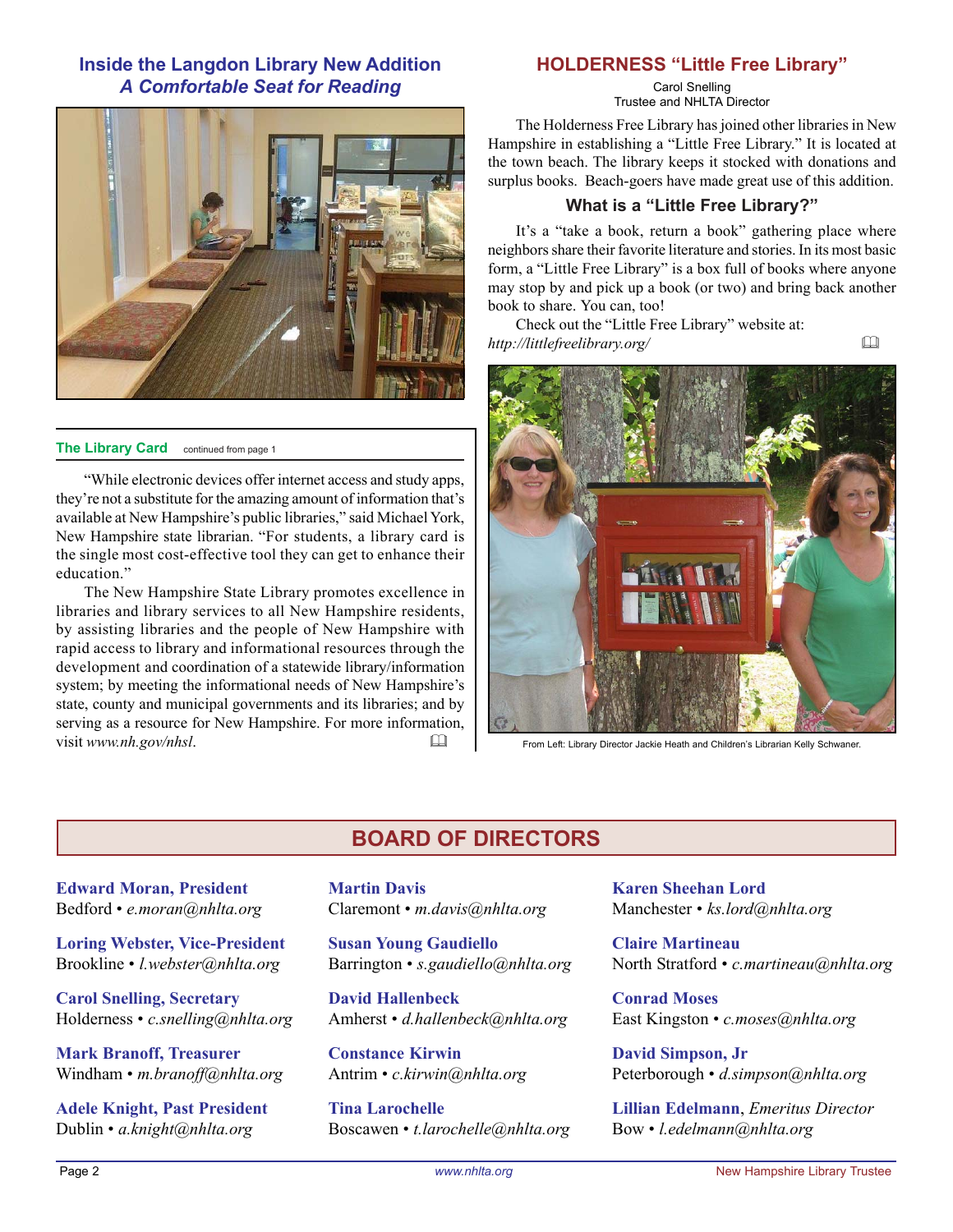

# **MESSAGE FROM THE PRESIDENT. . .**

For this newsletter, I want to raise three issues worthy of further discussion.

First, libraries, as service businesses, would be well advised to develop a sustainable culture of best business practices. The late management genius, Peter Drucker, found that some of the best run enterprises were nonprofits, and his observations were often quotable: "The best way to predict the future is to create it" or "the most important thing in communication is to hear what isn't being said." We need to **share the good things we do, while seeking models of practices that would help us improve our own operations.**

Second, New Hampshire is confronted with significant future financial burdens, primarily in the area of public pensions and healthcare. These problems could translate into ongoing increases in community tax burdens, and effectively create a zero sum environment for funding local services: if A and B get more C and D get less. While this scenario militates for smart, value-added library services, it also encourages **creating library endowments**. Some are well under way; others haven't seriously considered the idea. Given New Hampshire's aging demographic and relative affluence (this certainly varies from community to community) I think it is something that we should collaboratively explore. No sense in regularly reinventing the wheel, when templates could be readily adapted by individual libraries.

Third, hearkening back to a Drucker comment on communication noted earlier, I think that trustees might spare themselves some trouble in dealing with other locally elected officials by trying to **"hear what isn't being said"** in communicating with them. It would be delightful to have fewer legislative initiatives spawned by local spats.

The \$100,000 Peter F. Drucker Award for Nonprofit Innovation is given each fall to a nonprofit organization that best demonstrates Drucker's definition of innovation: "change that creates a new dimension of performance." *www.druckerinstitute.com*

Ed Moran *e.moran@nhlta.org*

### **ONCE UPON A TIME…**

By Adele Knight, NHLTA Director

Once upon a time, there was a library (LibraryForUS) that was beloved by its patrons, young and old alike. Yet, the library trustees were very concerned about the future of LibraryForUS because an inadequate budget hindered them from implementing new services requested by patrons. In addition, the library was in need of repair and literally bursting at the seams-expansion was essential if the library was to be effective in the  $21<sup>st</sup>$  century. And, to make matters worse, it was rumored that come budget time, the funding would be cut even further. Some people were even saying that it was time to discontinue LibraryForUs. "After all," they clamored, "books will become obsolete and information can be found on the internet."

The trustees, Benjamin, Franklin, and Melinda, although caring and thoughtful, were in a quandary. They lamented, "What can we do?" Benjamin said, "Can we appeal to the selectmen or budget committee for more funding? There is an RSA that mandates that towns must adequately fund their public libraries." "True," exclaimed Melinda, "but what is adequate?" "Good point," Franklin continued, "We must go to the selectmen and explain that our funding is not even adequate now so any budget cuts could be devastating. We must let it be known how much this library serves the community. Our patrons love the library. They come to us for their books, periodicals, DVDs, and to use the computer so they can access their email. Many townspeople attend our programs. LibraryForUs really is a community center, you know. All in all, it would be a great loss

### The New Hampshire Curmudgeon

### **Summer Musings**

#### *Conflict Resolution*

Conflict seems to be inbred in human nature; however resolution is a learned skill. Conflict begins with two sides disagreeing and being unwilling to compromise or negotiate a solution. Time for a mediator! To begin, each side must withdraw to a position of mutual agreement (i.e. "We love our library"), take a deep breath and work toward what caused the disagreement. Frequently this will result in willingness to compromise. When compromise is not achieved, then the mediator must develop trust with each side and review the cost/benefit for each before proposing an independent compromise solution. The key is trust. Without trust, there is no compromise.

#### *The Budget Season Is Upon Us*

All towns in New Hampshire are entering the budget process and it's time to remind ourselves where the money really comes from. It doesn't come from the money tree at town hall or the Select Board or the Budget Committee; it comes from the taxpayers. It comes directly from each and every one of us; from friends from neighbors from young and old. So when you are budgeting for your department, committee, or project, remember that the money is coming from your neighbor's pocket as well.

*— continued on page 4 —*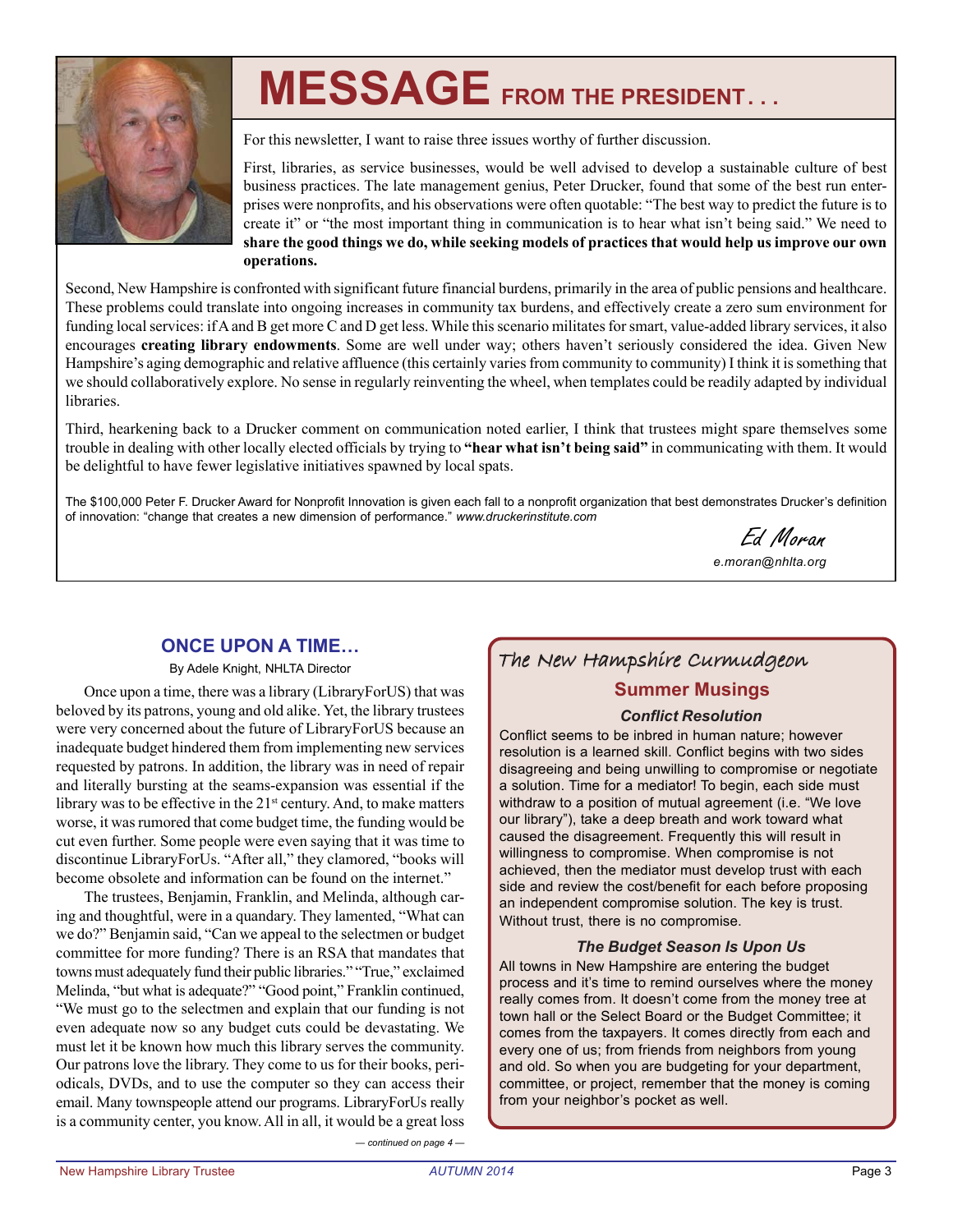if LibraryForUs was not here. We must explain that LibraryForUs needs more, not less, funding just to get by, and that we must seriously consider expanding the current facility so we can meet the increasing demand for services."

Melinda remarked, "The selectmen and members of the Budget Committee don't usually come into the library. Perhaps they are too busy or it very well could be that they are not aware of all the library offers." Benjamin, who had been quietly thinking while Melinda and Franklin tossed out their concerns, said, "Let's develop a plan. We can talk about our problems all day; we can tell the selectmen and the voters at town meeting what we would like to have. But unless we come up with a well-thought-out viable plan that convincingly explains our need for more funding and for some expansion, our pleas will fall upon deaf ears." Franklin questioned, "What can we do right now? The 2015 budget process is already beginning. I do not believe we have enough time to convince anyone of our needs. We know that there will be a request for a new fire truck and the road agent is looking for more money to repair that bumpy old road on the east side of town. Everyone truly believes that those are the essential services." Melinda agreed, "Yes, they are essential services but LibraryForUs provides essential services too, and it our responsibility as **stewards of the library** to fight for LibraryForUs and the needs of present and future patrons." Franklin sighed, "I know our responsibility to support and advocate for our library only too well, but I don't believe I am a good communicator or even a planner. I do not think books will ever go away and I know we must embrace technology, but to tell you the truth, technology and some of the dynamic changes evolving in libraries today scare me."

Benjamin said, "I agree, but we must put our fears aside and begin to act now. Hopefully this year we can convince the powers that be just how essential our library is for our community so our budget won't be cut. However, this plea will be for the short term and we must also look ahead for the long term. Let's put our heads together and develop a strategy that will enable us to demonstrate the worthiness of our library. It is never too late to begin, but a sustained effort is what it will take. We must put LibraryForUs and its **tremendous value** in the public eye and keep it there."

"Would it help to contact the NHLTA Board of Directors and seek their advice?" "We certainly could and should" ventured Melinda, "but why don't we also share our concerns with other trustees who may have had, or are having these very same problems? I doubt that LibraryForUs is the only library facing this dilemma."

To be continued ...

*If anyone would like to assist LibraryForUs trustees, Benjamin, Franklin and Melinda with their planning effort please help write Chapter 2 and send your ideas and suggestions to a.knight@nhlta.org.* 

### **NHLTA's NEW ADDRESS** *effective August 1, 2014* **25 Triangle Park Drive Concord, NH 03301**

### **Once Upon a Time...** continued from page 3 **ASK AND YOU SHALL RECEIVE!**

By Suzanne Zinnkosko Friends of the Goffstown Public Library

With many new challenges facing our Library Friends groups, we are devoting more and more time and energies to finding new sources of funding for our groups. With the digitizing of our culture and the financial crises of our economy, reinvention and revamping are two words becoming synonymous with our fundraising efforts!

We have all worked tirelessly building raffle baskets, assembling Christmas greens and schlepping books for our book sale. We are growing weary, and while our fundraisers are consistent the amount of work to make them a success seems to be getting greater.

Well it's time to ask the "Big guys" for some help! Soliciting donations and/or funds has always been done, from the local supermarket to businesses and private individuals. However most Library Friends groups are not aware that the big box companies are offering some help in this economic dearth! A Gift card for \$25 is nice but the potential to get \$500 or \$2,000 in services—tantalizing! Well, the opportunity is there; you just have to seek it out.

The saying "Ask and you shall receive" is quite a pertinent one as there is no warranty, guarantee or promise made by these companies. However like us they rely on the spirit of volunteerism, so if you present yourselves and your organization as worthy, then you may qualify.

### *Let start with one of the best!*

#### **Kohl's Associates in Action**

They are the charitable arm of the Kohl's corporation.

To qualify for an Associates in Action \$500 grant:

- A minimum of five Kohl's Associates from one Kohl's location must volunteer for a minimum of three consecutive hours in one day
- The activity must benefit a qualifying youth-serving, ages birth to 18 years, 501(c)(3) nonprofit organization
- Funds must be used to directly support youth, ages birth to 18 years, community-wide

They never guarantee that they will come to your event, that is the tricky part, so you must plan your event anyway. The employees of Kohl's volunteer on their day off, they get no remuneration for their time. They are giving their time to you selflessly and by doing so enable Kohl's to bestow \$500 on your organization.

Kohl's asks that there be no advertising of any kind. They only ask that you submit your story and photos from your event. The best thing a Friends group can do is go to your local Kohl's store, make yourself acquainted with the manager and the AiA representative. (All event communications are done online through Kohl's Headquarters.)

#### *Next are the wonderful people at Lowe's ...*

#### **Lowe's Heroes Project**

This community-based program is run by each Lowe's location, autonomously. The program encourages employees to team together, adopt a volunteer project with a local nonprofit organization or K–12 public school, and make a difference.

*— continued on page 11 —*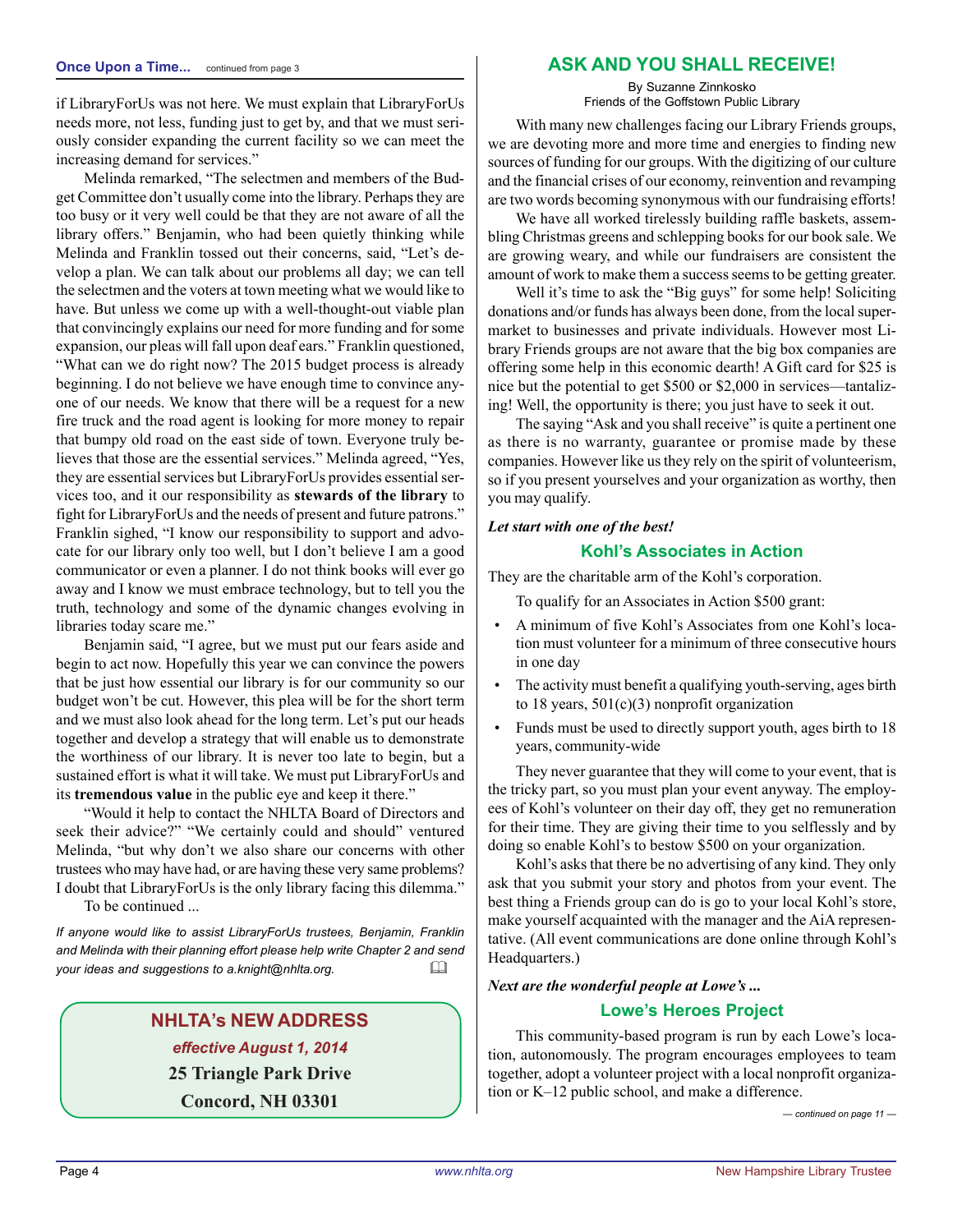### **LIBRARY PROFILE**

#### **STRATFORD PUBLIC LIBRARY**

By Claire Martineau Trustee and NHLTA Director

In the spring of 1884, an effort was put forth by Fred N. Day to build a public hall in Stratford Hollow that would house a library on the first floor and a place for concerts, meetings, festivals and suppers on the second floor. Mr. Day was successful in securing the necessary subscriptions for construction, and formed an association called the Stratford Hollow Library Association. The building was completed and opened in October 16, 1884, at a cost of \$ 2,000 including furnishings. Initially, the library had 400 volumes and some leading magazines.

In the early 1890s, the local Woman's Christian Temperance Union in North Stratford claimed the honor of providing a collection of books for public use. After buying shares from the Stratford Hollow Library Association, and receiving books purchased by the selectmen along with books from the state, they divided these equally, thus resulting in two libraries; one in Stratford Hollow and another in North Stratford.

The library in North Stratford was located in the Knights of Pythias building until it burned in 1908, then in a room in the rear of the Post Office until 1922 when it was moved into the home of Charles M. Johnson. Funds from Laura Johnson were made available for the purchase and reconstruction of a house belonging to Fred L. Kinney in Stratford Hollow, to be known as the Public Library Building, part of which was to be used as a parsonage for the Methodist Church.



At some point, the North Stratford Library was moved to the back of the Town Offices in the Fire Department Building. In 2008, we were very fortunate to be offered the opportunity to move into the renovated and refurbished Grand Trunk Railroad Station. This building is a great calling card for all railroad buffs and brings in many visitors who are surprised and pleased to see the library. Transportation grant money and town-raised funds helped to renovate the station that had been empty for decades. It also houses a memorabilia room with photos, and a community room used for meetings and art and photography shows.

For many years this small community had two libraries. After many attempts to attract patrons to the Laura Johnson Memorial Library in Stratford Hollow, a vote in 2009 at Town Meeting resulted in dissolving and closing the library. The existing inventory was merged into the North Stratford Public Library, now known as Stratford Public Library.

The library has a collection of 5,459 print materials and 505 registered patrons. We currently have three computers for patron use which is on par with the amount of total patrons coming in to borrow books.

As with most libraries, our biggest challenge is funding. Our town does not have any industry, and Coos County itself is faced with high unemployment right now. The library has been a tremendous resource for patrons to take online courses, submit resumes, and perform job searches.

We are currently working to raise \$200 that will bring in \$600 worth of books for our Children's section under the LIBRI Foundation for Children. We are also exploring the opportunity, once again, to have the students at Stratford Public School (Kindergarten to Grade 8) come to the library on a field trip—to get acquainted with the library, meet staff, and obtain a library card. The trips to the library were a hit in the past and we're hoping we can generate interest for them again. Books are such a fun and easy way to entertain ourselves, escape to another world, and be anyone we want to be.

The library is open part-time, four days a week for a total of 18 hours with two staff members sharing the duties. So if you happen to be passing through, we invite you to stop at the "railroad station" and pay us a visit.

#### **Book Grant Award**

Stratford Public Library was awarded a grant for \$600 worth of books from the Libri Foundation (*www.librifoundation.org*).

The Libri Foundation is a nationwide non-profit organization which donates new, quality, hardcover children's books to small, rural public libraries in the United States through its BOOKS FOR CHILDREN program.

### Make A Difference: Volunteer!

NHLTA is offering an opportunity to trustees to apply their skills in support of the mission and activities of the Association. The Board of Directors is an all-volunteer group of current and former library trustees. We need volunteers to work on a project-by project basis and on a long-term basis as sitting members of the board.

For information on how to volunteer with the NHLTA, please contact Loring Webster at *l.webster@nhlta.org* or Adele Knight at *a.knight@nhlta.org* with an estimate of the time you can offer, areas of interest, special skills, and degree of passion for libraries!

If you are passionate about libraries and want to make a difference—step up and volunteer!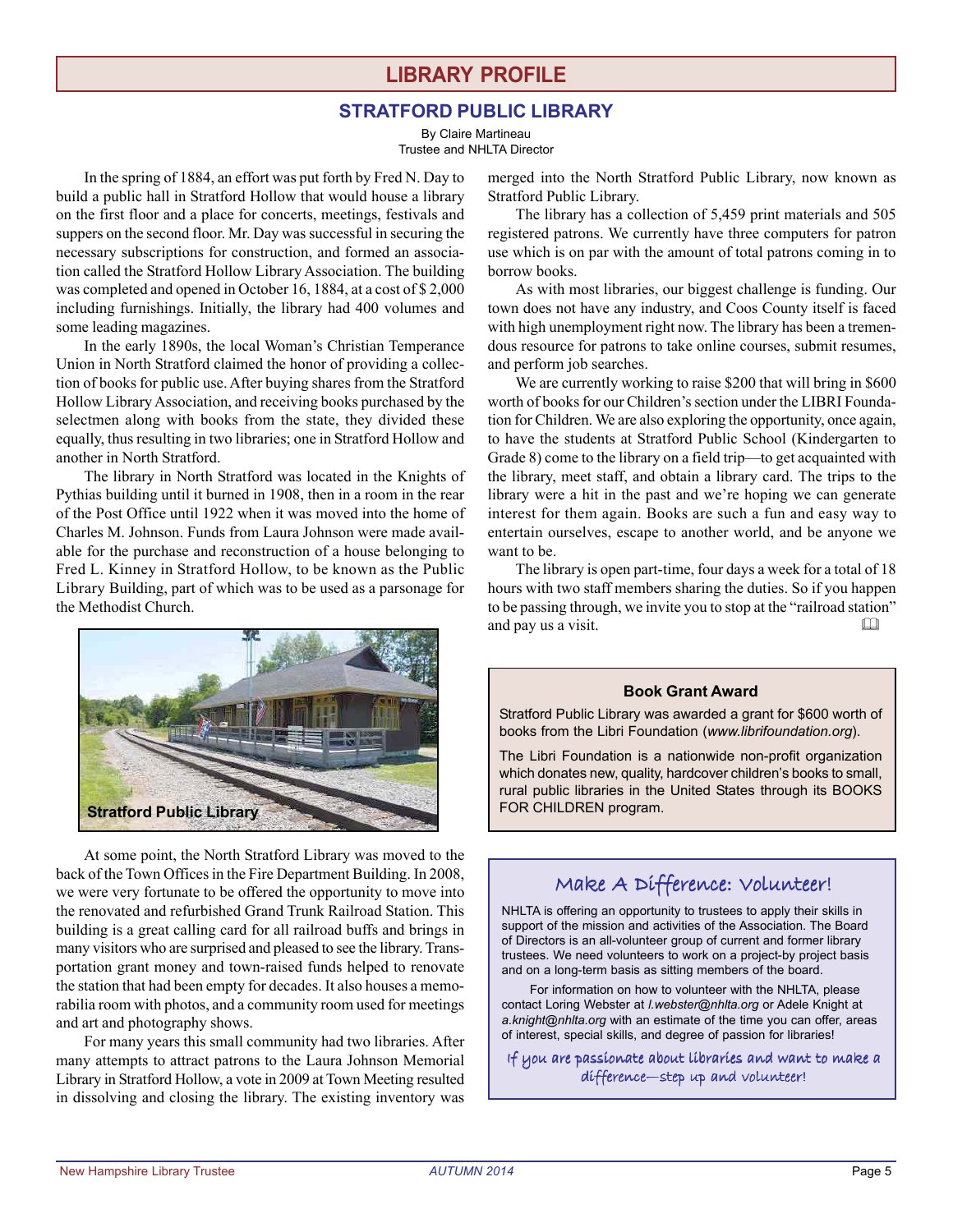### **LIBRARY PROFILE**

#### **THE BOSCAWEN 1913 GUY LOWELL LIBRARY**

By Elaine Clow, Trustee, Boscawen Public Library Librarian of the Boscawen Historical Society Recording Secretary of the 1913 Library Restoration Committee

The Town of Boscawen voted to adopt the Public Library Act at Town Meeting in March 1892, and the library opened in the Town Hall in 1893. Conditions in Town Hall became congested, "so it was hailed with joy when it was announced that a new home for the library was to be given to the people." Five associates: John Kimball, Benjamin Kimball, Frank Gerrish, Augustine Ayers and Henry Gerrish shaped plans and secured the lot donated by Frank L. Gerrish for building this new library.

Guy Lowell, a noted American architect of Boston, was asked to design a Colonial Revival Beaux Arts library and provide specifications for the new public library and hall of records. He was approached to build what he called "my little gem" at the time he designed the New Hampshire Historical Society and restored the Merrimack County Bank. In an architectural ranking of the top seven Guy Lowell buildings, the Boscawen Public Library is number1, Merrimack County Bank is number 3, and the New Hampshire Historical Society is number 6.



This library has held a reading room, meeting room, the town vault, selectmen's office, municipal court, and civil defense shelter and headquarters. Dedicated on August 22, 1913, the words spoken about libraries are as valid now as they were the day the building was dedicated:

- "You can cross the threshold of this library and be in a different climate from this weary and work-a-day world in which you daily live. You will not change your geography very much, but you can change your mental attitude, your environment, and your mood in five minutes."
- "What is this library for? Well, the building is pretty to look at. It is a thing of beauty. Its Colonial architecture, symmetrical proportions, solidity, beautiful finish and convenient appointments within cannot fail to please the severest critic."

• "A gift of incalculable value, a safeguard of character, and a treasure house of knowledge."

The 1913 Library was placed on the National Register of Historic Places on May 28, 1981, and served the town until 2007 when the library collections were moved to new quarters in the municipal complex, about two miles south. In August 2013, at the centennial of the building, a committee was convened by the Board of Selectmen to preserve and protect this building for future town use.

Although some repairs have been made, there are areas of deferred maintenance that now require prompt attention to prevent accelerating deterioration. Roof repairs are the highest priority, followed by restoration of exterior masonry, and exterior woodwork. Once the exterior has been sealed, interior plaster, paint, and restoration of wood surfaces will be addressed.

The library retains its original shelving and woodwork, in good condition. The original lighting fixtures remain, including an unusual lamp embedded in the leaded glass fanlight over the front doors, along with chairs, tables, and other furnishings. Most of the hinges, latches, locks, and other hardware elements are in excellent condition.

Mechanical systems are adequate; the electric system was upgraded by routing new wiring through original conduit. The furnace is in working order, as is the plumbing on the lower level. A waste line exits through the southeast corner of the foundation to a recently installed tank and leach field.

The site presents the challenge of space for additional parking without severely compromising the facade. If sod were replaced by pavement, only a few parking spaces would be gained, as you can't back onto a state highway. ADA accessibility can be met only by making modifications to the building. These challenges will be addressed as we move into phases two and three.

The mission of the restoration committee is to make the necessary repairs to ensure that the library building will stand and serve the community for another hundred years and remain a source of pride for many generations to come.

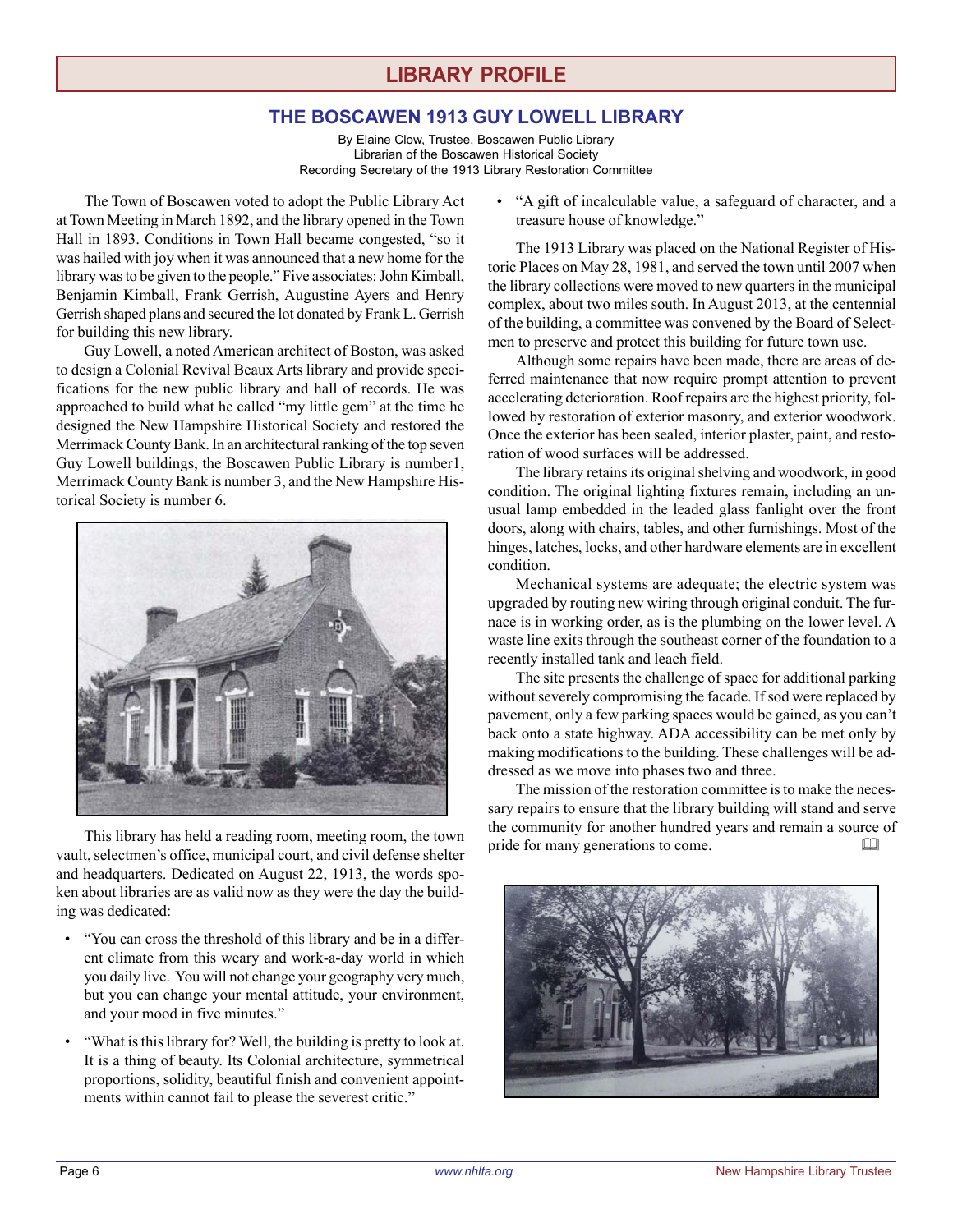### **TRUSTEE TRAINING & BEST PRACTICES**

### **BUDGETING BEST PRACTICES All About The Money**

By Mark Branoff, NHLTA Treasurer

It is reassuring to note that the New Hampshire legislature, in **RSA 202-A:1**, declares that the public library is a valuable supplement to the formal system of free public education and as such deserves adequate financial support from government at all levels. It is the job of the trustees to define adequate.

Boards of Library Trustees have extraordinary fiduciary responsibilities and power:

- Only trustees approve the proposed and final library budget.
- Only trustees make the decision of line allocations in the budget; only trustees make decisions regarding salaries and benefits, technology, and collection development.
- Only trustees can move money from one line to another.
- Trustees approve an Investment Policy for Trust Funds, bequests, and large donations made *to the library* (not to the town for the library).

#### **PREPARING THE ANNUAL BUDGET RSA 32 & RSA 202-A:11**

The board of trustees, with input and recommendations from the director, prepares the annual budget. This budget should meet the mission statement and service goals of the library. The preparation is really the most important part of the whole process. It takes months to do this properly! You must review the past two years, estimate the present end-of-year, and project the future year. You have the tools: the library's long-range plan, actual expenditures and revenues of the past two years, and the estimated expenditures and revenues for the end of the current year compared to the approved budget.

#### **PROJECTED EXPENSES**

Consider goals and needs for the upcoming year, salary and benefit adjustments, technology additions and replacements, building maintenance needs, furniture or equipment purchases or repairs, and collection development cost increases.

Note: Generally speaking, the trustees cover the "inside" of the building; the municipality covers the "outside." It's really a matter of who makes the phone call to get it fixed. If the municipality charges the library for such services as custodian, plowing or repairing the driveway, or septic system maintenance, those costs should be in the library's budget on the appropriate line, not the town's.

The task is much easier if you have completed a community survey, a personnel survey and upgrade plan, technology replacement/addition plan, and building maintenance/expansion plan as part of your long-range plan. A separate budget request must be submitted for new construction or capital improvements.

Once you have projected those costs, based on past history and future plans and needs, you must project your anticipated revenues from new cards, fines and fees, grants and donations, interest and trust funds, etc., to determine the amount requested from public funds.

#### **PROJECTED REVENUES**

All budgets must be prepared on a **gross basis,** which includes all proposed expenditures as well as **all anticipated revenues from all sources** with offsetting expenses in the appropriate lines. Remember, a warrant article authorizing the town to "raise and appropriate" money for the operation of the library does not authorize the raising of the total amount through taxation; it simply grants spending authority to the trustees to expend a maximum amount of money during the accounting period. It is important for the board to review funds available from all sources and decide how those funds will be allocated while drafting the budget to be submitted to the town.

#### **PRESENTING THE BUDGET**

"The board of trustees shall prepare an annual budget indicating what support and maintenance of the free public library will be required out of public funds for submission to the appropriate agency of the municipality." **(RSA 202-A:11, II)**

**RSA 202-A:11, III** adds that moneys be paid over by the town or city treasurer pursuant to a payment schedule as agreed to by the library trustees and the selectmen or city council. Be sure to establish that payment schedule request during your budget hearing so the governing/legislative body can adjust the municipality's anticipated revenue.

The "appropriate agency":

- 1) CITY COUNCIL; generally, but consult your municipal charter.
- 2) BUDGET COMMITTEE; they decide the bottom line only.
- 3) BOARD OF SELECTMEN or TOWN COUNCIL; they decide the bottom line of the budget only.

*Note:* the Town Manager or Town Administrator has no authority whatsoever over the library budget. You might send a copy of the budget as a courtesy, but trustees deal directly with the "appropriate agency."

Choose the trustee who can best explain what is "adequate" for the library in the coming year to make the presentation with the director. The presentation requires homework and perhaps a rehearsal in front of the whole board that can play devil's advocate! There should be no surprises for the appropriate agency because you have laid the groundwork all year.

Trustees have the privilege of *the entire custody and management* of the community's most important resource. You have a terrific product to sell! Enlist the support of friends and patrons at public hearings, deliberative sessions, and town meetings to demonstrate the vital role your library plays in the life of the community.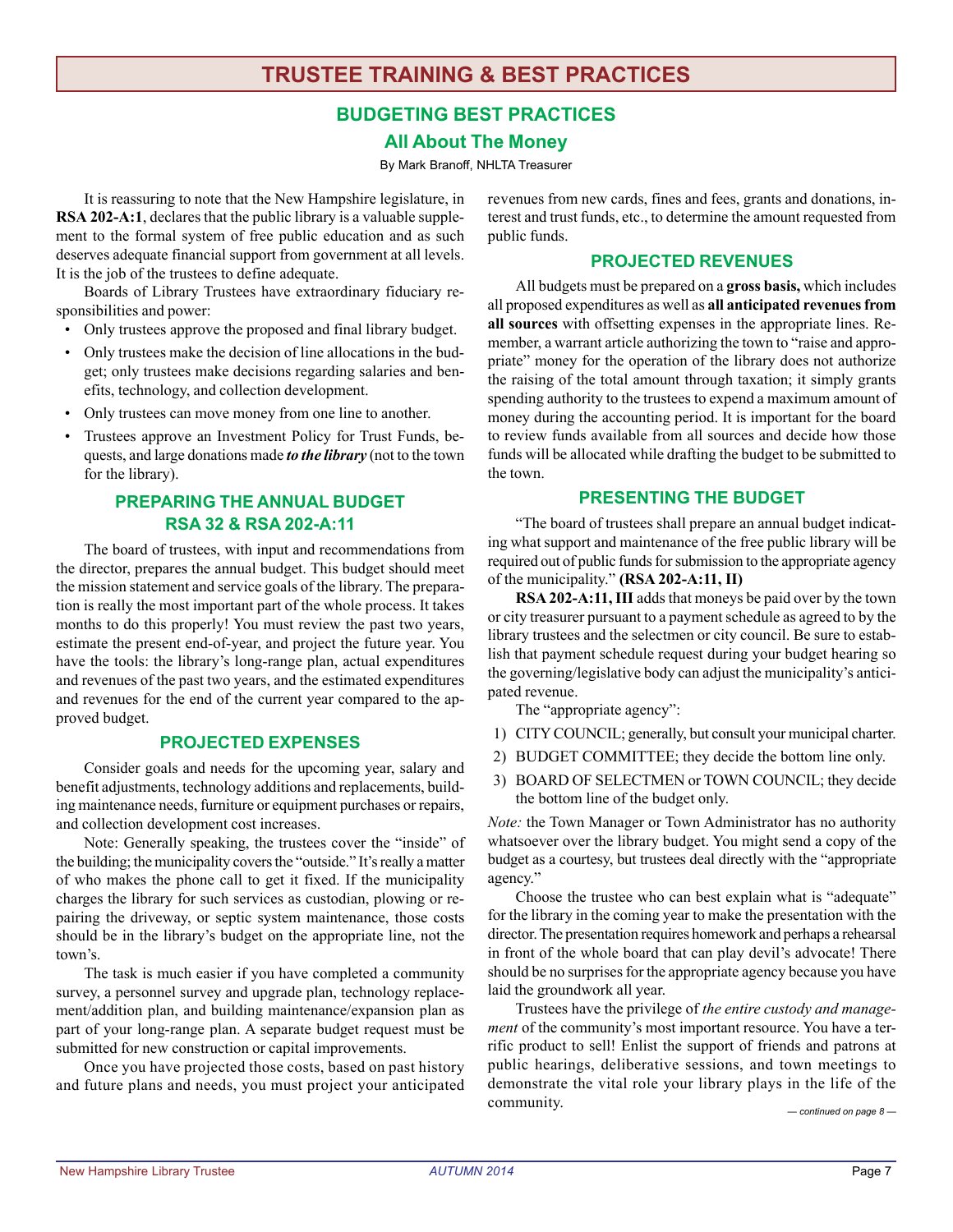### **WHY A NEW LIBRARY IN NORTH HAMPTON?**

By Susan Grant, Director North Hampton Public Library



**Why a new library in an age of internet access and online books?** The need for a new library used to revolve around growing our collection so we could provide more books and materials, and to provide more meeting space for improved programming for children and adults. While we don't anticipate growing the collection as much as we used to, we do see the library becoming a cultural center and gathering place for folks to meet and enjoy a program, to read, to study, or enjoy a coffee and relax. The Historical Society will also have space in the new Town Campus to share the rich cultural heritage and artifacts of North Hampton's past.

**Children's programs have been more popular than ever and show no sign of slowing down.** Story times, the Summer Reading Program and other children's programs are all well-attended and remain a staple offering at the library. The new library will have multi-use spaces which will reduce the square-footage needed for the actual library and provide ample meeting space for groups and library programs of varying sizes with access for all, including those in wheelchairs. The current library does not meet ADA requirements and is not accessible to all residents.

**Aren't people getting information and books online now?** Circulation of library materials at North Hampton Public Library has remained steady over the past five years even though we have plunged into the digital age. Circulation varies between 43,000 and 48,000 items per year over the past five years. Fiction has always been the most checked-out, but the last few years have seen DVDs becoming as popular as fiction. The most circulated item for 2013 was the DVD movie "Lincoln." The library's passes to the Boston Museum of Science was the most popular museum pass the library has to offer, and the most checked out book was JoJo Moye's new book "Me Before You." Electronic books are available through the New Hampshire State Library to download to your own device or one of the library's Kindles or Nook to check out, but print books are still the most popular items borrowed. E-books can be downloaded free using your library card number at *http:// nh.lib.overdrive.com*. The number of electronic books checked out has been steadily increasing over the past several years. Movies can be watched online with your library card through IndieFlix, and some magazines accessed online through Zinio. The library has had EBSCO for accessing most magazine articles and *Ancestrylibrary.com* for genealogy research. We also have free audiobooks to download from One-Click Digital. The link is on our website under Services/IndieFlix and Zinio.

Read more about the importance of libraries in this changing world: *http://libraries.pewinternet.org/2013/12/11/libraries-in-communities/*

The following are some enlightening statistics:

95% OF AMERICANS AGES 16 AND OLDER AGREE that the materials and resources available at public libraries play an important role in giving everyone a chance to succeed;

95% SAY THAT PUBLIC LIBRARIES ARE IMPORTANT because they promote literacy and a love of reading;

94% SAY THAT HAVING A PUBLIC LIBRARY IMPROVES THE QUALITY OF LIFE in a community;

#### 81% SAY THAT PUBLIC LIBRARIES PROVIDE MANY SERVICES PEOPLE WOULD HAVE A HARD TIME FINDING ELSEWHERE.

Libraries may seem redundant to some, but evidence shows that libraries provide an important role in a community. At North Hampton Public Library, the evidence shows this to be true as well. As we embark on the campaign to build a new library within a town campus, we ask for your support to ensure the library remains an important and vital part of our community.

*Reprinted with permission from Susan Grant and the North Hampton Newsletter. Our thanks for sharing.* 

**Budgeting Best Practices** continued from page 7

#### **SIX RULES FOR EFFECTIVE PRESENTATION**

- 1) **Be specific**. Refer to community needs and particular library services. Instead of saying "The library needs…" say, "The people request…" or "The taxpayers need…" Allow opportunities for questions.
- 3) **Be brief**. State your business concisely and listen carefully to all questions in order to answer them precisely.
- 4) **Be appreciative**. Acknowledge past support.
- 5) **Be courteous**. Ask and explain in a positive manner.
- 6) **Be prepared**. Have printed data and visuals on hand.

And remember that while this agency may try to reduce certain lines of the budget, by law it may only adjust the bottom line for the library. Make sure it is clear to both the agency and the taxpayers at town meeting exactly what the library is requesting from public revenues.

When the Board of Trustees receives the final bottom-line figure from the governing/legislative body of the town, it may be necessary to adjust the individual line allocations. Only trustees have control over individual lines in the library's budget.

*Excerpted from pages 17–21 of the NHLTA Manual which is available on the website at www.nhlta.org.*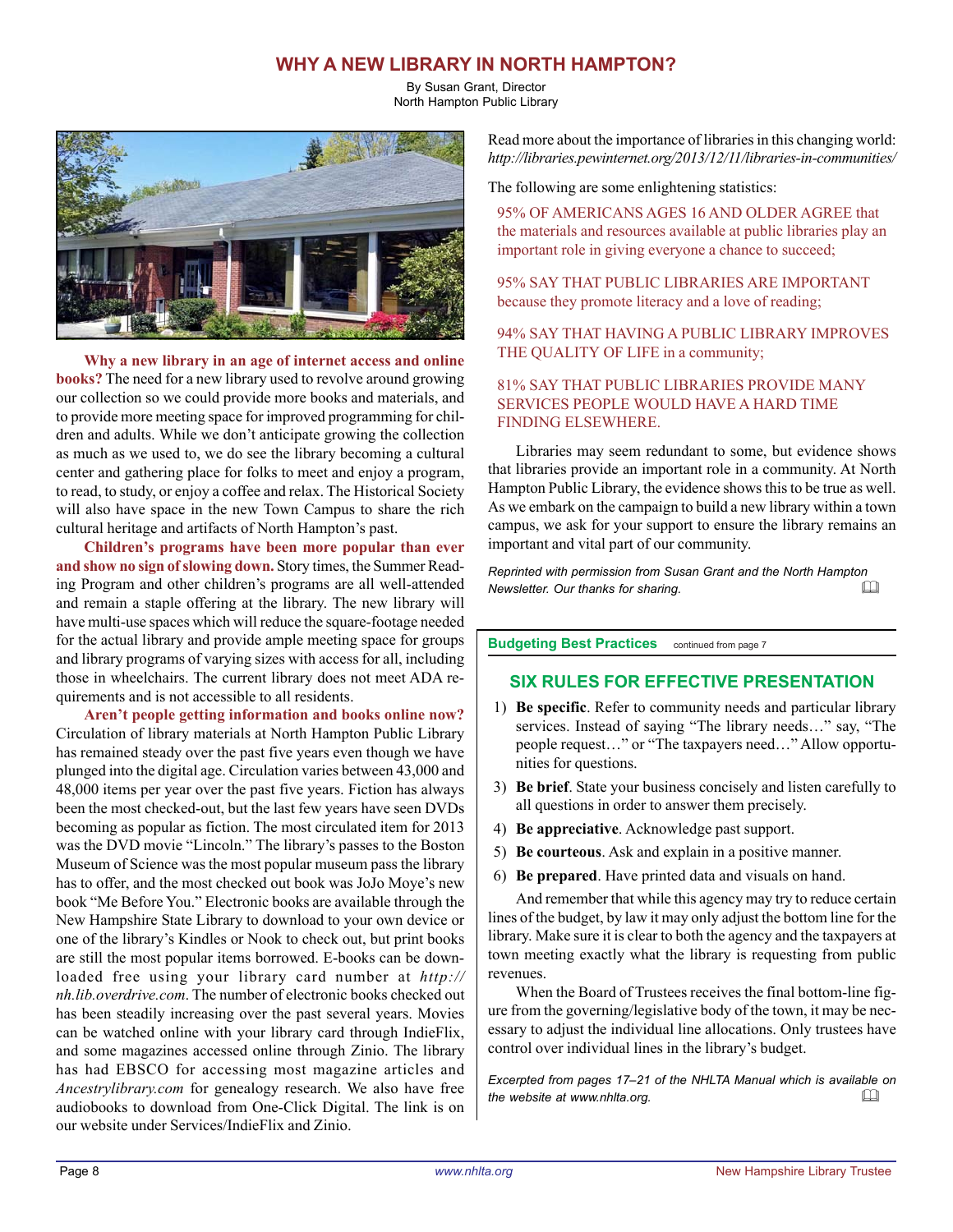### **DEERFIELD LIBRARY CELEBRATES CENTENNIAL**

By Mal Cameron, Chair Philbrick-James Library Board of Trustees (with thanks to Joanne Wasson, Deerfield Town Historian)

On August 16, 2014, Deerfield, NH celebrated its annual Old Home Day. As part of the festivities, we also recognized the 100th anniversary of the Soldiers Memorial building, home of the Philbrick-James Library. The building was originally dedicated on July 28, 1914.



Since 1880, the original Philbrick-James Library had been housed upstairs in what is now the Historic Old Town Hall. With the new Soldiers Memorial building, the library had a new home from which it continues to serve the people of Deerfield today.

The library of 1880 was initiated by John D. Philbrick, a Boston educator, and Frederick P. James, a wealthy New York businessman. Both men had been born and raised in Deerfield, and the library became their gift to their childhood home. Philbrick selected the first books, and James donated \$1,000 to get it all going. With its dedication in 1914, the library was moved to the Soldiers Memorial building.

So why a "Soldiers Memorial"? Thank the Woman's Relief Corps (WRC)—the auxiliary of the Grand Army of the Republic (GAR)—that organized in Deerfield in 1891. In the early 1900's they started discussing the building of a monument to honor the soldiers of the Great Rebellion (the Civil War). That idea became a concept for an actual building which would house a meeting room for the town and the GAR as well as a new home for the Philbrick-James library.

Frederick James died in 1884, but his widow Julia Butterfield donated half the cost of building the Soldiers Memorial with the condition that the Woman's Relief Corps raise the other half. A proposal was made to the town in 1911, and the building was finished and dedicated on July 28, 1914. It is interesting to note here that on that same date the Archduke Ferdinand of Austria was assassinated, which triggered the start of the First World War At the dedication, there was a plaque at the entrance with the names of the soldiers from Deerfield who died in the Civil War. Over the last century, newer plaques have been added to honor those heroes from the two World Wars, Korean War, and Viet Nam War.

Over the years, the exterior of the building had faded from its original glory, and the library's Board of Trustees decided it was time to bring it back to its original look, as far as historically possible. With financial help from a building fund that had been accumulating over many years, along with more recent donations, we were finally able to do just that. The work involved re-pointing the brickwork and concrete, re-building two retaining walls that had deteriorated and were literally falling apart, and sealing the entire exterior against the elements. The results were wonderful, and the Soldiers Memorial is back to its glory.

As part of the Old Home Day celebration, the library held a rededication ceremony along with a ceremony to honor its new "Friendship Garden". The garden pays tribute to many of the library's friends and volunteers, and is a wonderful addition to the grounds.



We are so grateful to our current Library Director, Evelyn DeCota, and her staff of Mel Graykin and Annie Vennerbeck for all they do to help our library patrons, along with the support of our Friends of the Library and all they contribute to the Philbrick-James Library's success.

Happy 100th!

#### **CONTRIBUTE TO THE NEWSLETTER**

Do you have a suggestion for an article for the NHLTA newsletter or news about your library?

We encourage you to submit your articles and photos to us for consideration. Topics could be about library events, programs that you have initiated, announcements, or a recent success.

Please e-mail your submissions to the Editor, Adele Knight: *a.knight@nhlta.org* or Featur Editor, Karen Sheehan Lord: *ks.lord@nhlta.org*.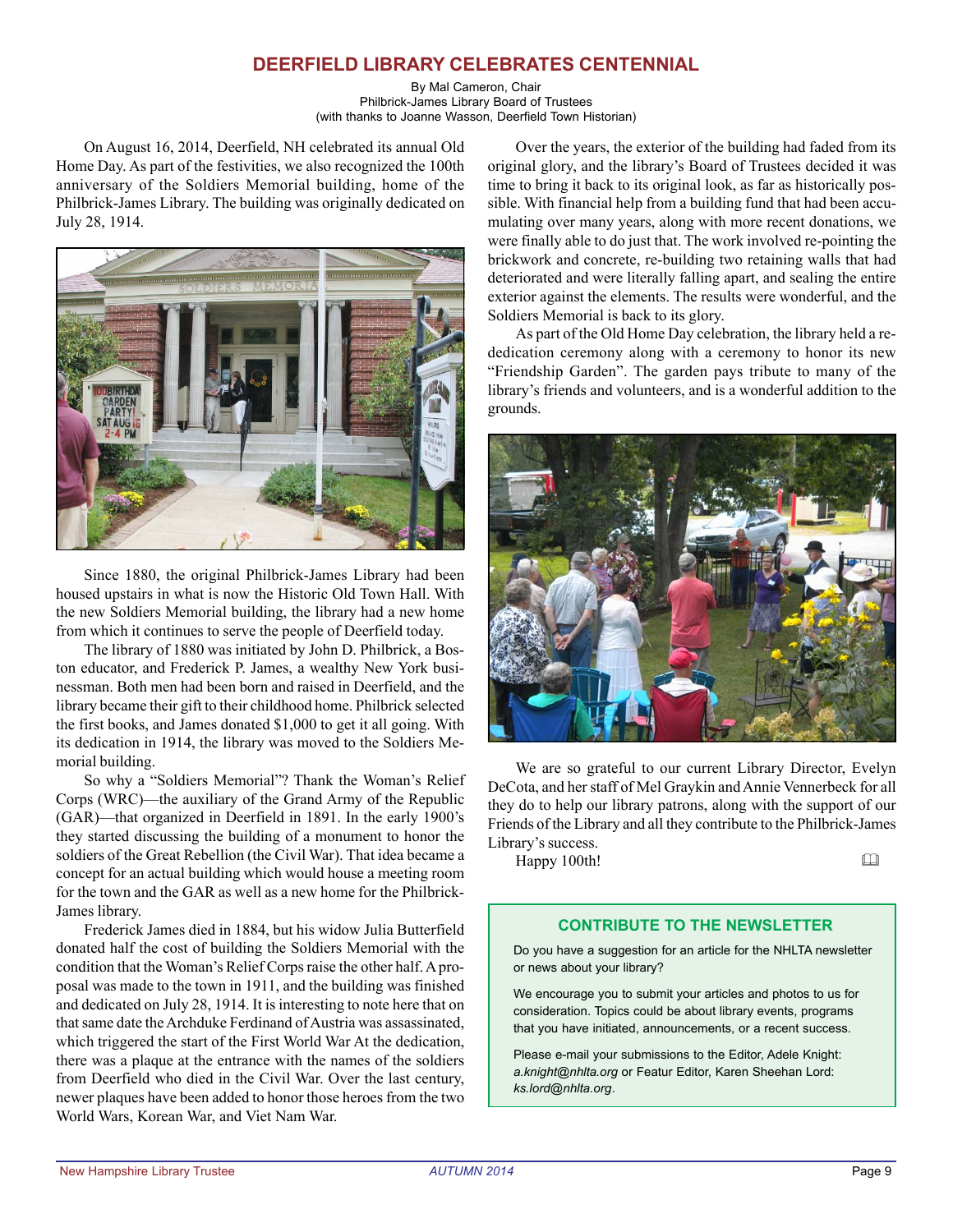### **POLICIES EVERY LIBRARY SHOULD HAVE**

*Thank you to the Manchester City Library for sharing their Collection Development policies. This is a sample and should be tailored to fit your library.*

### **MANCHESTER CITY LIBRARY COLLECTION DEVELOPMENT POLICIES**

#### **PURPOSE**

This policy is established by the Library Board of Trustees to guide the library staff in the management of the collection and to inform the public of the principles upon which the library makes decisions regarding the maintenance and use of the collection.

The quality of library service depends to a great extent on the availability of a well-selected, well-maintained collection which provides library materials in adequate numbers in a variety of appropriate formats. Providing such a collection is one of the most important things the Manchester City Library does.

#### **DEFINITIONS**

 "Materials" is used for all forms of media and has the widest possible inclusion. Materials may be but are not limited to: books, maps, magazines and journals, newspapers, databases, and audiovisual products.

"Selection" refers to the decision that must be made to add a given item to the collection. It does not refer to guidance or assisting a library user.

"Collection development" refers to the ongoing evaluative process of assessing the materials available for purchase and in making the decisions, first, on their inclusion, and second, on their retention if they are added.

#### **RESPONSIBILITY FOR MATERIALS SELECTION**

Final responsibility for selection lies with the Board of Library Trustees. However, the Board delegates to the Director, who has the authority to interpret and guide the application of the policy in making day-to-day selections. The Director will authorize other staff to apply this policy in building collections.

#### **DUTIES OF LIBRARY STAFF**

All staff members selecting library materials will be expected to keep the library roles in mind and apply their knowledge, training, and experience in making decisions.

#### **SELECTION CRITERIA**

#### *General*

All acquisitions, whether purchased or donated, are considered in terms of the standards listed below. However, an item need not meet all of the criteria in order to be acceptable. Materials are

evaluated on the significance of the entire work rather than individual parts. When judging the quality of materials several standards and combinations of standards may be used. The following principals will guide selection.

Contemporary significance or permanent value

Community interest

Accuracy of content

Reputation and/or authority of the author, editor or illustrator

Literary merit

Relation to existing collection and to other materials on the subject

Price, availability, and demand

Format and ease of use

Scarcity of information in the subject area

Availability of material in other area libraries

Attention of critics, reviewers, media and public

#### *Material Specific*

*Branch Collections:* The Branch Library collections serve as extensions of the Main Library. Because of space limitations, the branch shall provide primarily current books and materials of popular interest. Not every title will be purchased for the branch. While not extensive, the branch will maintain reference collections consisting of useful, up-to-date information. Requests for unavailable materials or information will be filled from the Main Library if possible, and through Inter-Library Loan (ILL) if unavailable.

*Children's Materials:* Materials for Children's Services are selected to serve the needs of children from infancy through sixth grade and their parents. School textbooks and workbooks are generally excluded from the collection.

*New Hampshire Room Collection:* Materials for the New Hampshire Room include NH city and town histories, biographies of famous NH people, Manchester history, and genealogies of major NH families.

*Periodicals:* Periodicals are purchased to supplement the book collection, provide recreational and professional reading, and/or provide material not yet available in book form. Selection of periodicals will be based upon their consideration as authoritative, objective, of local interest and demand, and indexed in standard periodical indexes.

*— continued on next page —*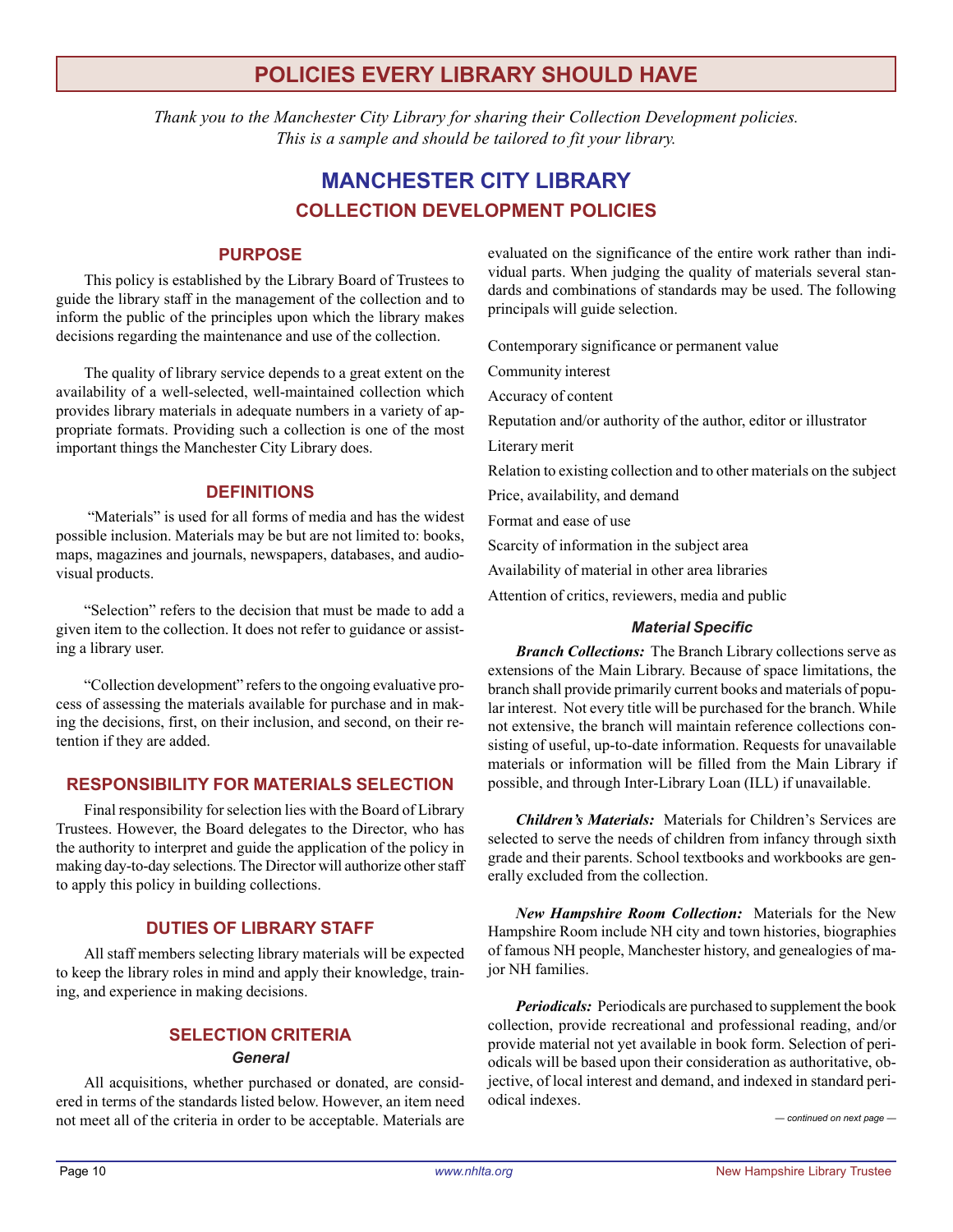### **POLICIES continued**

#### **COLLECTION MAINTENANCE**

Selection is only one aspect of collection development. Rigorous attention must be given to assessing needs for adding, replacing, and discarding materials in every collection. These responsibilities are a part of all librarians' duties.

Copies of titles will be added based on heavy use determined by demand and date on use of the copies available.

The weeding/withdrawal of materials is required for out-ofdate items, those for which there has been no use in a given period of time, damaged items, and those lost by users. Replacement or substitution of these materials reintroduces the selection process.

#### **USE OF LIBRARY MATERIALS**

The library recognizes that many materials are controversial and that any given item may offend some library user. Selections will not be made on the basis of any anticipated approval or disapproval, but solely on the merits of the work in relation to collection building and to serving the interests of Manchester City Library users.

The use of rare and scarce items of great value may be controlled to the extent required to preserve them from harm, but no further.

Responsibility for the reading, listening, and viewing of library materials by children rests with their parents or legal guardians. Selection will not be inhibited by the possibility that materials may inadvertently come into the possession of children.

#### **RECONSIDERATION OF LIBRARY MATERIALS**

The Board of Trustees of the Manchester City Library believes that censorship is a purely individual matter and declares that while anyone is free to reject material of which one does not approve, one cannot exercise this right of censorship to restrict the freedom of others. No library material shall be removed from the Library except under a formal reconsideration of such materials by the reconsideration committee. This committee will consist of the library director, the administrator of the particular division in which the material is held and the selector for that particular genre. Any member of the community may request the reconsideration of any library materials made available at the Library. 

### **NHLTA's NEW ADDRESS** *effective August 1, 2014* **25 Triangle Park Drive Concord, NH 03301**

#### Ask and you shall receive! continued from page 4

This means going into your local store and dealing **directly** with the Lowe's Heroes project representative. A library in Connecticut worked with their local store and completed an \$1800 Beautification project in 2013. The Friends put together a design and presented it for approval to the town and the library director before approaching Lowe's.

I spoke to a Lowe's Heroes representative; he said that \$2,000 was the average that is spent on any given project. As an example, the volunteers worked on new kitchen flooring and other projects for a local veteran. Lowe's employees, just like Kohl's employees, volunteer their time, selflessly and freely.

#### *Lastly the helpful folks of Home Depot ...* **Home Depot**

This company works primarily to benefit veterans and veteran organizations, but will work with the local community on projects small and big. From donating gift cards and goods, to providing volunteers for a project, the Home Depot is the most flexible of the three mentioned here. Depending on the project they will either decide in-house or contact headquarters about whether or not to accept your project. They are very amenable to work with small organizations. A written plan must be presented to the Home Depot representative.

Many NH libraries are in need of repair, maintenance, and improvement and communities need to stay connected. Hosting events with outside entities ensures that new people learn about the library and the Friends Groups, and we in turn learn about the people who may already be or may become our patrons. As Jack Short said, "Strengthening of the community by Friends is essential…the more this occurs in a community, the richer the root system."

The one thing that must always be kept in mind when dealing with volunteers from outside organizations is **RESPECT**! The volunteers may be corporate employees but they must be afforded the utmost gratitude and admiration! They are volunteers just like us. They come to you with smiles on their faces, warmth in their hearts and yes!, they will clean, beautify, read to children, cut down trees and do whatever is asked, but we must, at all, times remember why they are there. Find your event or your project, embrace the volunteers and treat them like peers and the good that is achieved together will trickle down through all who participate.

These are just a few of the "Big Guys," but as you can see it is well worth seeking the opportunities they offer. Just as we all volunteer, giving our time, money and support to our organizations, Corporate America wants to give back too! As a Friends Group we have a responsibility to our libraries to represent them with integrity and a little humbleness. Ask the right way and you may be amazed at what you may receive!

(All these stores run similar programs from state to state across the USA; donation policy may vary from store to store).  $\Box$